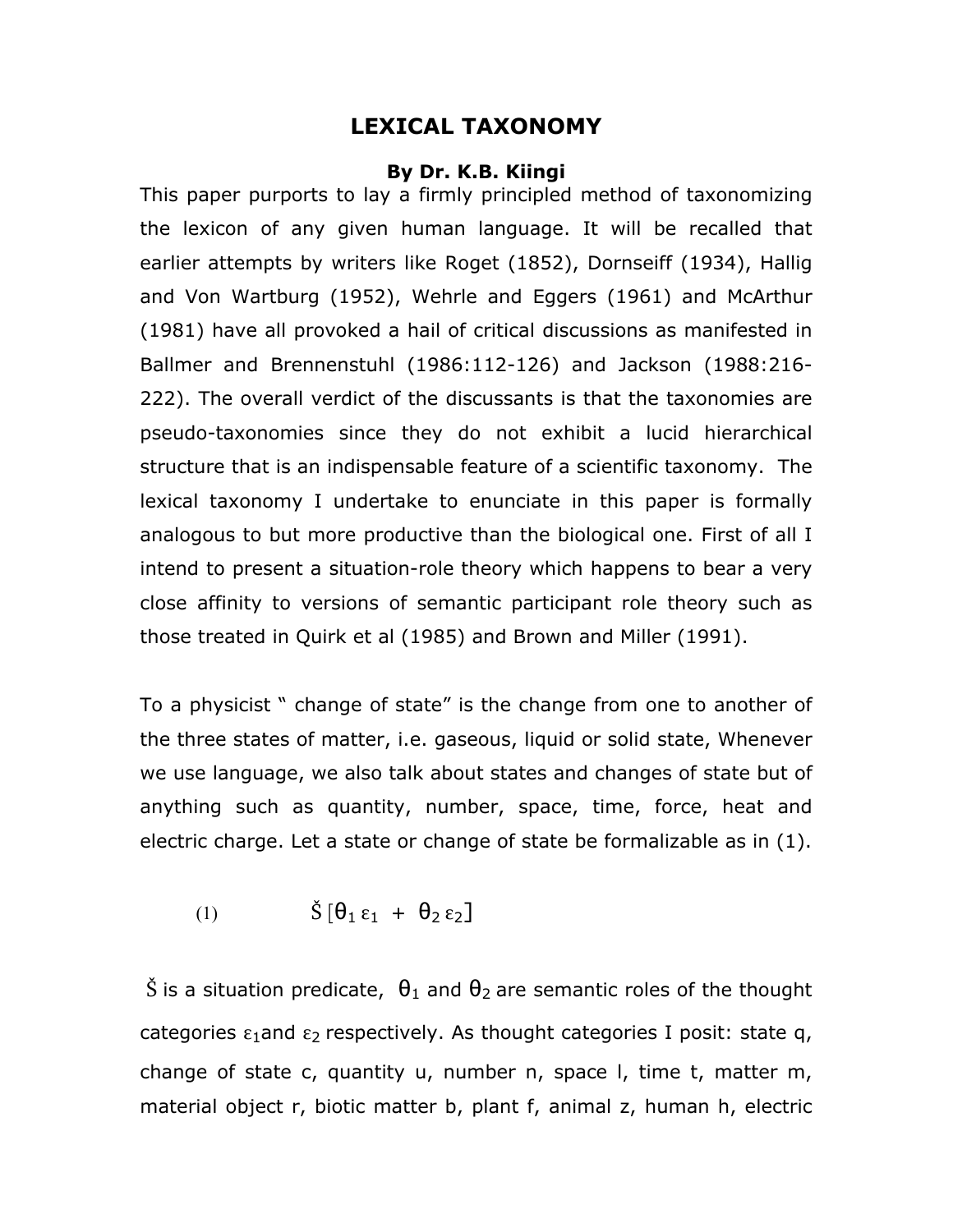charge e, mechanical force k, sound s, heat w, light o, and abstract product i.

As roles I propose: general situation bearer Q, volition-bound situation bearer E, holonym W, hypernym V. reference O, source X, direction D, medium P, measure M, comitative T, goal G, opposition N, equality U, augmentative S, diminutive L, general contactor A, perceptive contactor R, intracorporal contactor I. psychomotor contactor B, cognitive contactor K, attitudinal (or emotional) contactor F, contacted H, causer C, volition-bound causer Z, and effected Y.

Using contact, causation and volition as classificatory criteria, the participant roles can be tabulated as follows.

|                     | <b>ZERO- VOLITION</b> | <b>VOLITION- BOUND</b> |                   |
|---------------------|-----------------------|------------------------|-------------------|
| <b>ZERO-CONTACT</b> |                       |                        | W, V, O, X, D, P, |
|                     |                       |                        | M,T,G,N,U,S,L     |
| <b>CONTACT</b>      |                       | B                      |                   |
|                     | R                     |                        |                   |
|                     |                       |                        |                   |
| <b>CAUSATION</b>    |                       |                        |                   |

In the situation formula (1),  $\theta_1$  can assume the values Q, E, A, R, I, B, K, F, C, and Z,  $\theta_2$  while can range over W, V, O, X, D, P, M, T, G, N, U, S, L, H, and Y.

With (2) – (19) taken from Brown and Miller (1991:309) and (20) - (58) from Quirk et al (1985:754) ample exemplification of the situation – role theory follows.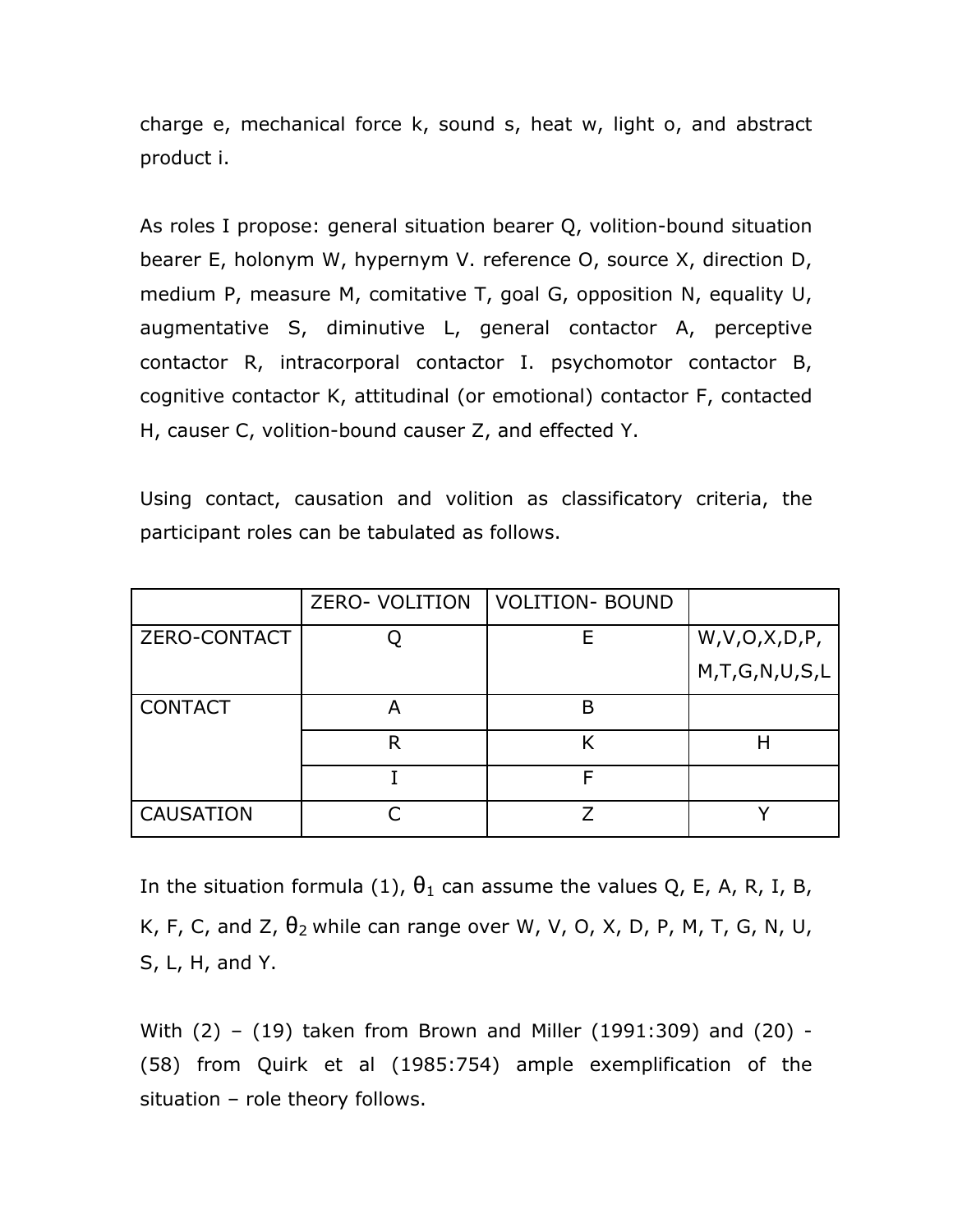| (2) | She was singing.                                                                            | $\rm \check{S}[\rm Zh + \check{S}[Qs + Xh]]$                           |
|-----|---------------------------------------------------------------------------------------------|------------------------------------------------------------------------|
| (3) | The string broke.                                                                           | $\rm \dot{S}$ [Qr + Gq]                                                |
| (4) | John sharpened the knife.                                                                   | $\rm \dot{S}$ [Zh + $\rm \dot{S}$ [Qr + Gq]]                           |
| (5) | The dog is digging a hole.                                                                  | $\tilde{S}$ [Zz + YI]                                                  |
|     | (6) Harold ran a mile.                                                                      | $\text{S}[\text{E}h + \text{Mi}]$                                      |
|     | (7) Susan went to Denmark.                                                                  | $\tilde{S}$ [Eh + GI]                                                  |
|     | (8) Yasuko is arriving from Kyoto.                                                          | $\tilde{S}$ [Eh + XI]                                                  |
| (9) | Helen traveled via Samarkand.                                                               | $\text{Š}[\text{Eh} + \text{Pl}]$                                      |
|     | (10) She gave the book to Bill.                                                             | $\check{S}_2$ [Zh <sub>2</sub> + $\check{S}_1$ [Bh <sub>1</sub> + Hr]] |
|     | (11) I got the cassette from David. $\text{S}[[\text{Bh}_2 + \text{Hr}] + \text{Xh}_1]$     |                                                                        |
|     | (12) I contacted Jane via her sister. $\text{S}[[\text{Bh}_1 + \text{Hh}_2] + \text{Ph}_3]$ |                                                                        |
|     |                                                                                             |                                                                        |

(13) The painting costs  $$5000.$   $\text{\r{S}}[Qr + Mi]$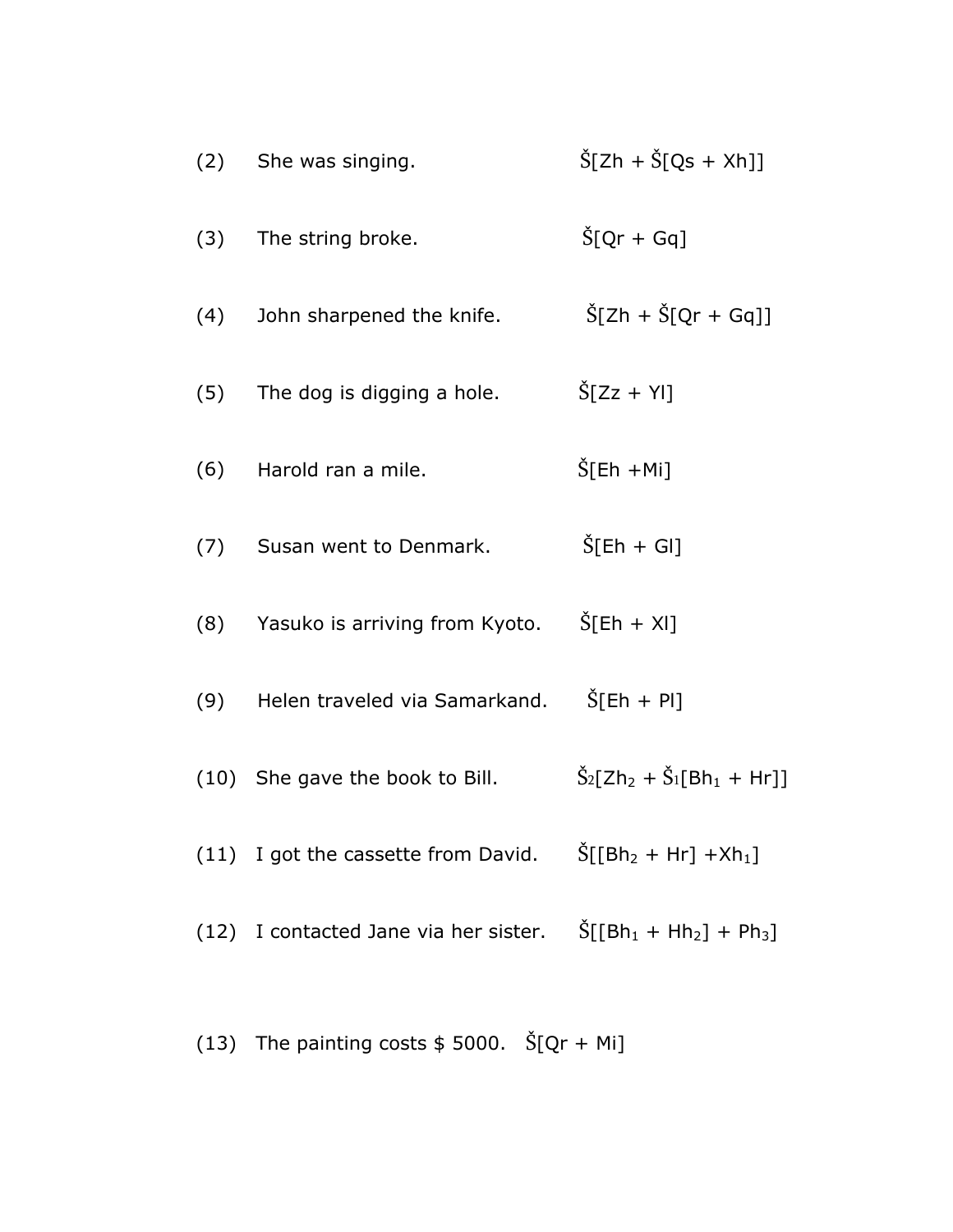| (14) Miranda knew all the answers. $\tilde{S}[Kh + Hi]$ |                                                                     |  |
|---------------------------------------------------------|---------------------------------------------------------------------|--|
| (15) Harriet owns a cat.                                | $\tilde{S}$ [Bh + Hz]                                               |  |
| $(16)$ Celia is cold /sad.                              | $\text{Š}[\text{I}h + \text{Hq}] / \text{Š}[\text{F}h + \text{Hq}]$ |  |
| (17) The child is sleeping.                             | $\rm \dot{S}[\rm Ah + Hq]$                                          |  |
| (18) The town is dirty.                                 | $\tilde{S}$ [Al + Hq]                                               |  |
| (19) Fiona is the convener.                             | $\rm \dot{S}[\rm Bh + Hc]$                                          |  |
| (20) She's happy.                                       | $\rm \dot{S}$ [Fh + Hq]                                             |  |
| (21) He turned traitor.                                 | $\rm \dot S$ [Eh + Gq]                                              |  |
| (22) The Sahara is hot.                                 | $\rm \dot{S}$ [Al +Hq]                                              |  |
| (23) Last night was warm.                               | $\check{S}[At + Hq]$                                                |  |
| (24) The show was interesting.                          | $\rm \dot{S}$ [Ac +Hq]                                              |  |
| (25) It's windy.                                        | $\tilde{S}$ [Ai +Hq]                                                |  |
| (26) He was at school.                                  | $\check{S}$ [Eh + Ol]                                               |  |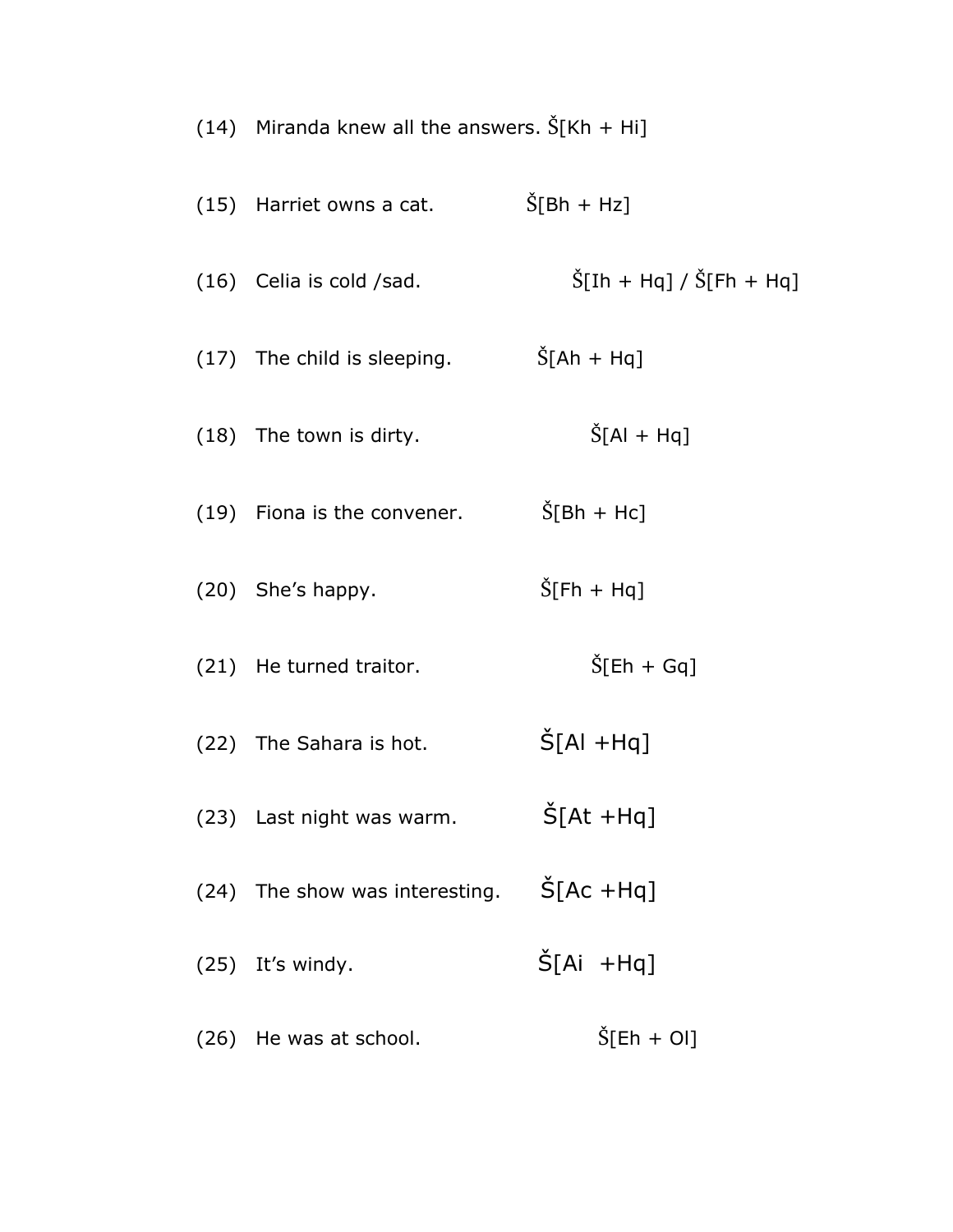| (27) She got into the car.                                                               | $\tilde{S}$ [Eh + GI]            |
|------------------------------------------------------------------------------------------|----------------------------------|
| (28) He is lying on the floor                                                            | $\tilde{S}$ [Bh + HI]            |
| (29) The meeting is at eight.                                                            | $\rm \dot{S}$ [Qc + Ot]          |
| (30) He was working.                                                                     | $\rm \dot{S}$ [Bh + Hc]          |
| (31) She is standing.                                                                    | $\tilde{S}$ [Eh + Oq]            |
| (32) The curtains disappeared.                                                           | $\text{S}[\text{Qr} + \text{X}]$ |
| (33) The wind is blowing.                                                                | $\tilde{S}$ [Ai + Hc]            |
| (34) It's raining.                                                                       | $\tilde{S}$ [Ai + Hc]            |
| (35) He threw the ball.                                                                  | $\tilde{S}[Bh + Hr]$             |
| (36) Lightning struck the house. $\check{S}[Ai + HI]$                                    |                                  |
| (37) He is holding a knife. $\check{S}[Bh + Hr]$                                         |                                  |
| (38) The stone broke the window. $\check{S}$ [Cr + $\check{S}_1$ [Qr <sub>1</sub> + Gq]] |                                  |
| (39) She has a car.                                                                      | $\rm \dot{S}[\rm{B}h + Hr]$      |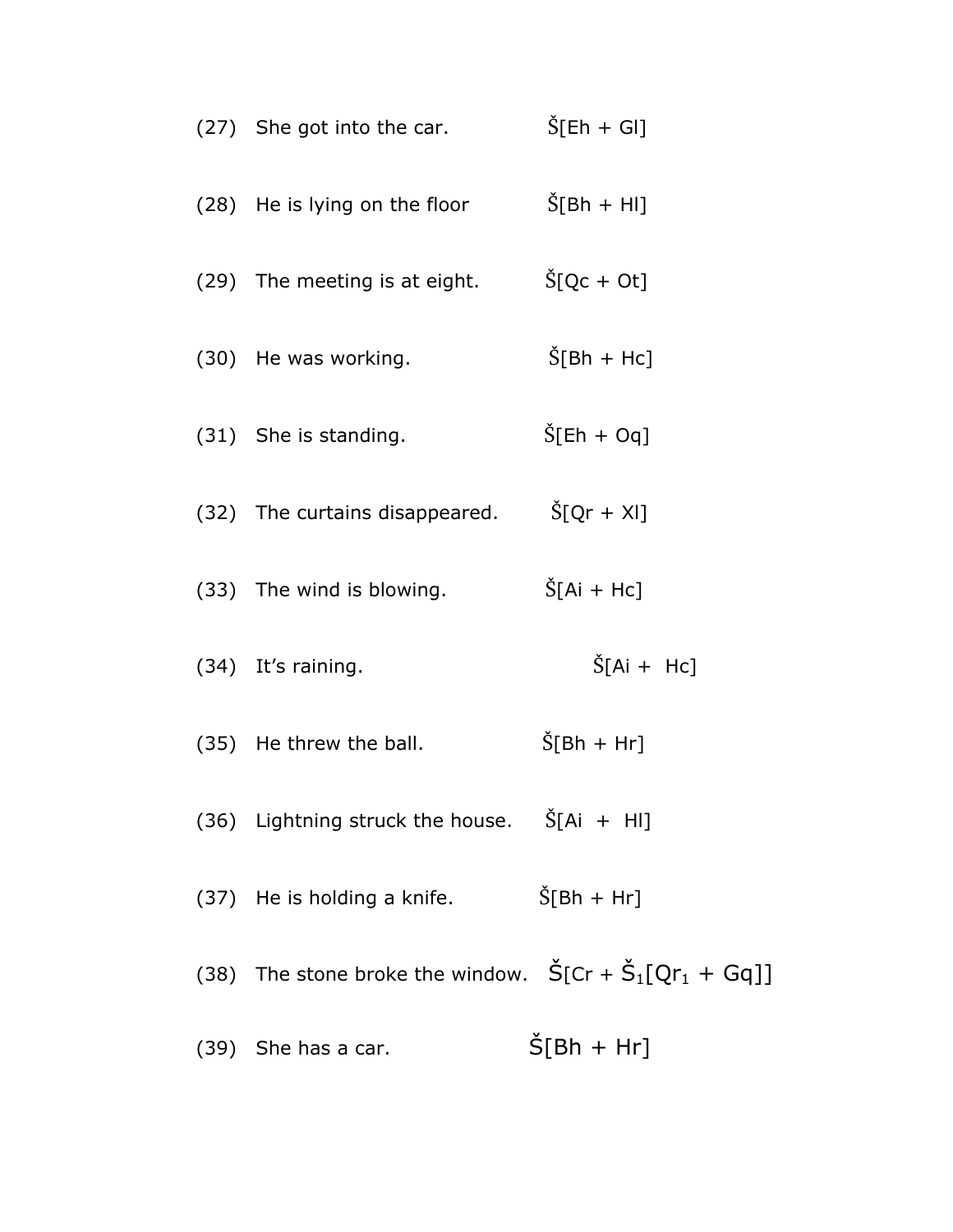| (40) We paid the bus driver.<br>$He$ ]] | $\check{S}_2$ [Zh <sub>2</sub> + $\check{S}_1$ [ Bh <sub>1</sub> +     |  |
|-----------------------------------------|------------------------------------------------------------------------|--|
| (41) The will benefits us all.          | $\rm \dot{S}$ [Fh + Hi]                                                |  |
| (42) They climbed the mountain.         | $\rm \dot{S}$ [Bh + HI]                                                |  |
| (43) The bus seats thirty.              | $\widetilde{S}[Bh + Hr] / \widetilde{S}[Ar + Hq]$                      |  |
| (44) They fought a clean fight.         | $\tilde{S}$ [Eh + Pi]                                                  |  |
| $(45)$ I wrote a letter.                | $\widetilde{S}[Zh + Yi] / \widetilde{S}[Zh + Yr]$                      |  |
| (46) They had an argument.              | $\tilde{S}$ [Kh + Hi]                                                  |  |
| (47) He nodded his head.                | $\rm \check{S}$ [Bh + Hr]                                              |  |
| (48) He declared her the winner.        | $\rm \check{S}_2[Zh_2 + \check{S}_1[Bh_1 + Hq]]$                       |  |
| (49) The sun turned it yellow.          | $\tilde{S}_2$ [Cr <sub>2</sub> + $\tilde{S}_1$ [Qr <sub>1</sub> + Gq]] |  |
| (50) The revolver made him afraid.      | $\rm \dot{S}_2[Cr + \dot{S}_1[Fh + Hq]]$                               |  |
| (51) I found it strange.                | $\check{S}_2$ [Kh + $\check{S}_1$ [Ai+ Hq]]                            |  |
| (52) He placed it on the shelf.         | $\check{S}_2$ [Zh + $\check{S}_1$ [Ar + HI]]                           |  |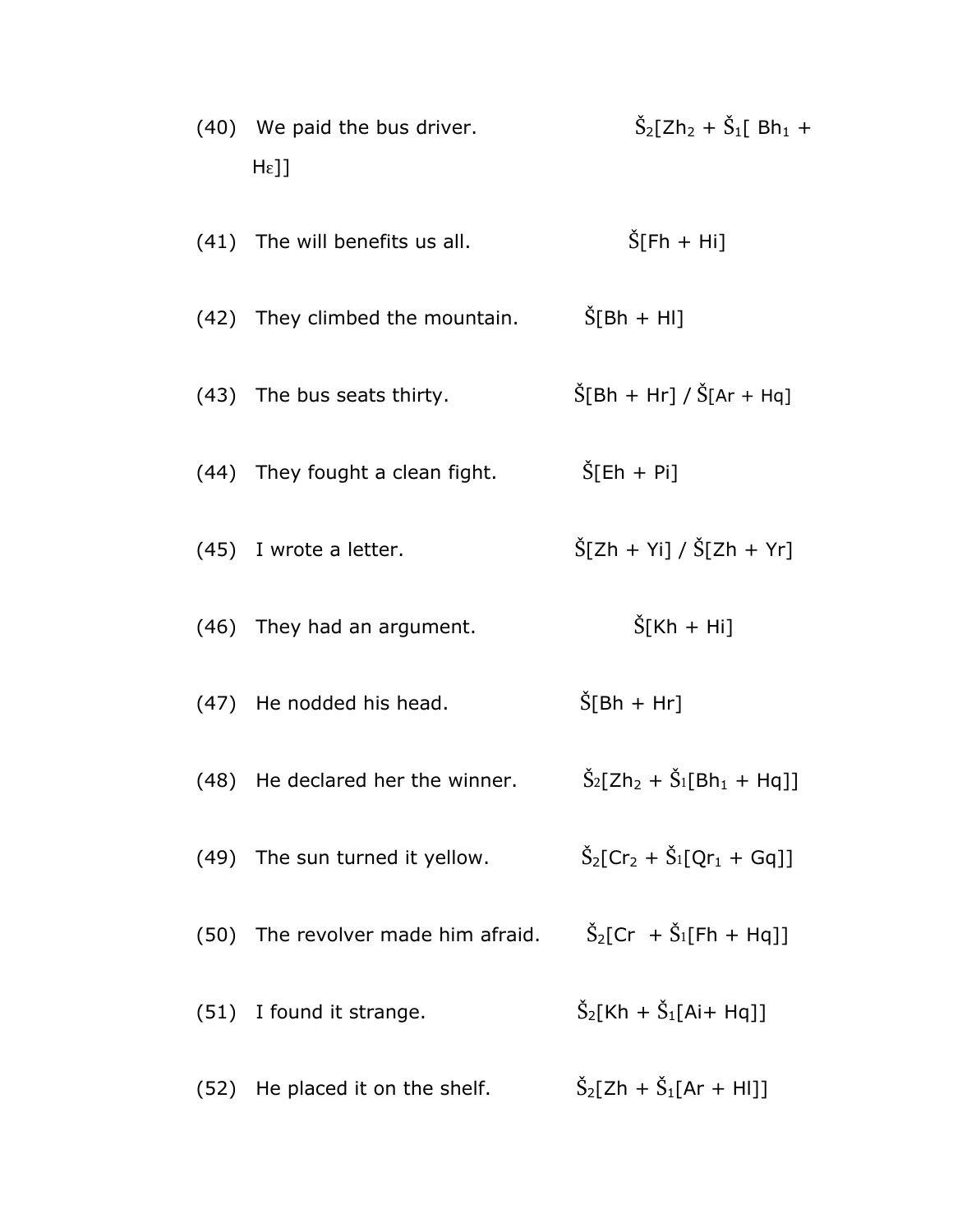| (53) The storm drove the ship ashore. $S_2[C_i + S_1[Qr_1 + Gl]]$ |                                                                            |
|-------------------------------------------------------------------|----------------------------------------------------------------------------|
| (54) A car knocked it down.                                       | $\rm \dot{S}_2$ [Cr <sub>2</sub> + $\rm \dot{S}_1$ [Qr <sub>1</sub> + Gl]] |
| (55) I prefer them on toast.                                      | $\check{S}_2$ [Fh + $\check{S}_1$ [Ar <sub>2</sub> + Hr <sub>1</sub> ]]    |
| (56) I bought her a gift.                                         | $\text{S}[[Bh_1 + Hr] + Oh_2]$                                             |
| (57) She gave the door a kick.                                    | $\check{S}_2$ [Zh + $\check{S}_1$ [Ar + Hc]]                               |
| (58) She knitted me a sweater.                                    | $\rm \dot{S}$ [Zh <sub>1</sub> + Yr] + Oh <sub>2</sub> ]                   |

In order to formulate the lexical taxonomy I am seeking, I propose to group the participant roles as in (59).

|  | $(59a)$ $\theta$ <sub>z</sub> = Q, E (zero- contactors)             |
|--|---------------------------------------------------------------------|
|  | $(59b) \theta_b$ = W, V, O, X, D, P, M, T, N, U, S, L (basic roles) |
|  | $(59c) \theta_k$ = A,R,I,B,K,F (contactors)                         |
|  | $(59d) \theta_c$ = C,Z, (causers)                                   |

If we consider the formalization in (5) and (45), we note that what they have in common is that they both exhibit the role constellation ZY. Furthermore, let us analyze the formalization in (60a).

(60a) John opened the door with the key.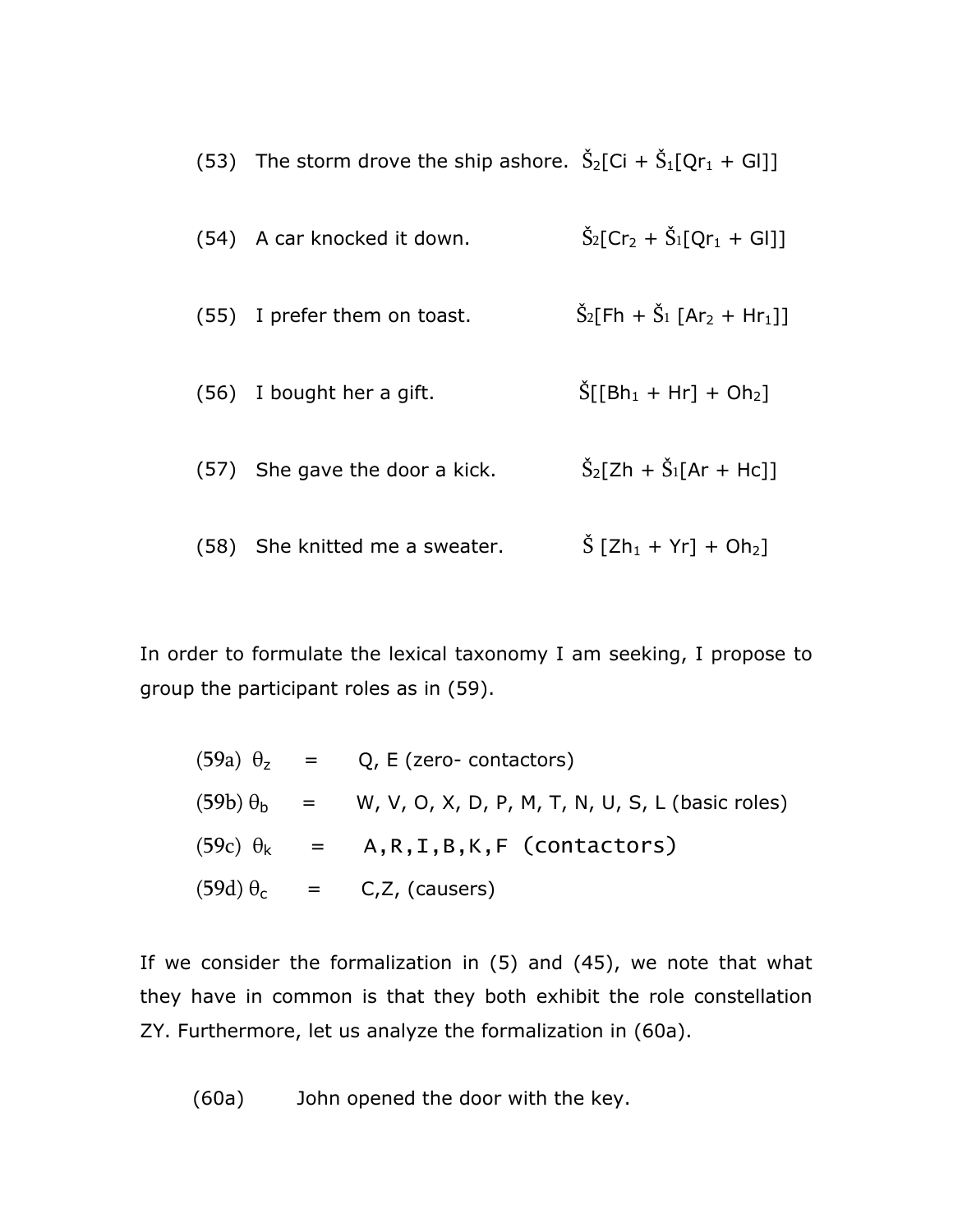$$
\check{S}_3[Zh + \check{S}_2[Cr_2 + \check{S}_1[Qr_1 + Gq]]]
$$

We easily note that (60a) breaks down in (60b) and (60c).

| (60b) | The key opened the door. $\check{S}_2$ $\check{C}r_2 + \check{S}_1$ $\check{C}r_1 + \check{G}q$ $\check{C}$ |                  |
|-------|-------------------------------------------------------------------------------------------------------------|------------------|
| (60c) | The door opened.                                                                                            | $S_1[Qr_1 + Gq]$ |

Clearly, (60a) – (60c) manifest the role constellations ZCQG, CQG, and QG respectively.

We can now generalize the role constellation types with componential definitions in (61).

| $(61a) \theta_z \theta_b$ =df [- CONTACT] |   |                                                                                  |
|-------------------------------------------|---|----------------------------------------------------------------------------------|
| $(61b)$ $\theta_k$ H                      |   | $= df$ $[+$ CONTACT]                                                             |
| $(61c) \theta_{c}Y$                       |   | $= df$ $[ + CAUSATION]$                                                          |
| $(61d) \theta_{c} \theta_{z} \theta$      | b | =df [+ CAUSATION - CONTACT]                                                      |
| (61e) $\theta_c\theta_kH$                 |   | $= df$ [+CAUSATION + CONTACT]                                                    |
| $(61f) \theta_c \theta_c Y$               |   | $= df$ [+CAUSATION + CAUSATION]                                                  |
|                                           |   | $(61g) \theta_c \theta_c \theta_z \theta_h$ = df [+CAUSATION+CAUSATION- CONTACT] |
|                                           |   | $(61h) \theta_c \theta_c \theta_k$ H = df [+CAUSATION+CAUSATION+ CONTACT]        |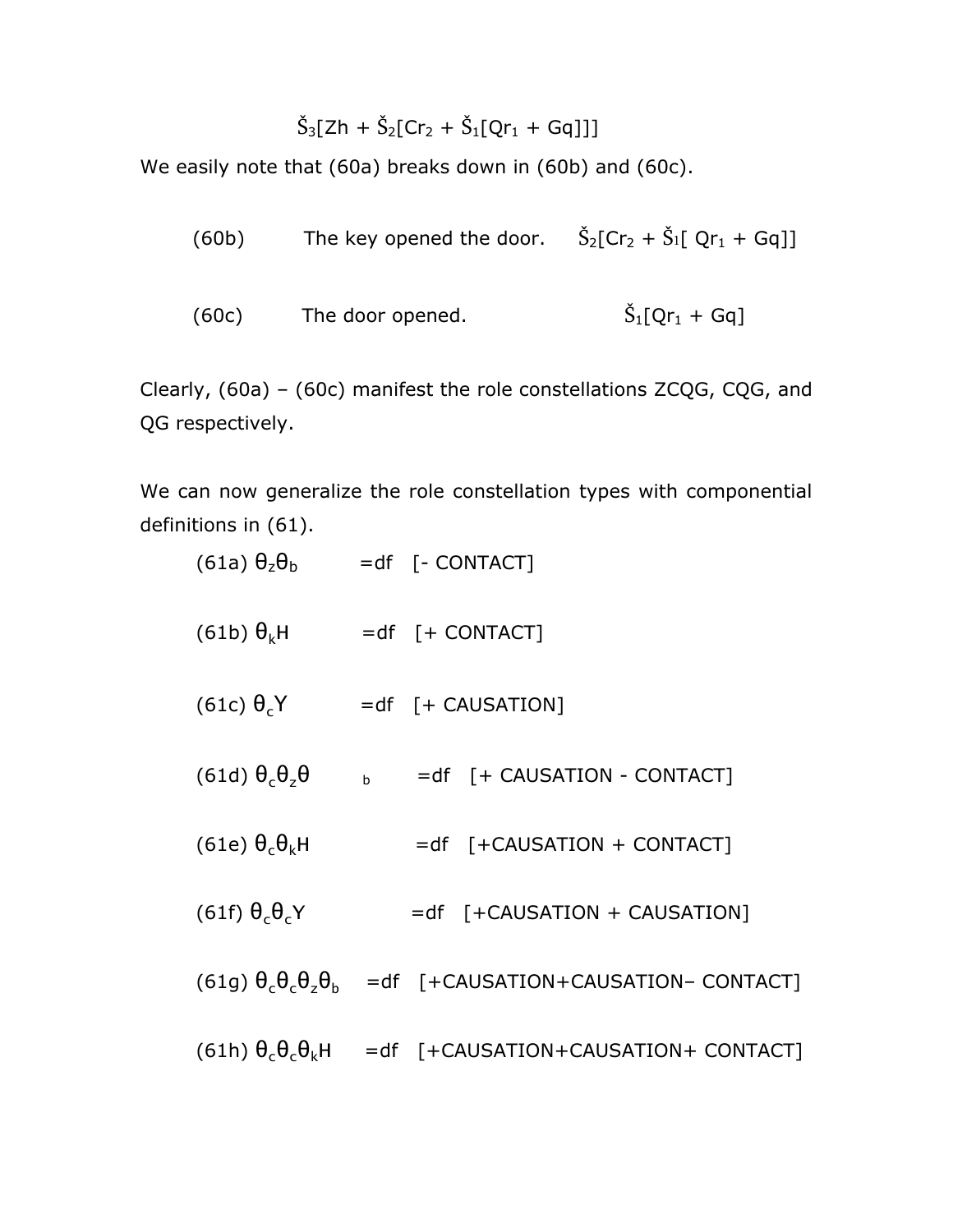## (61i)  $\theta_c \theta_c \theta_c Y = df[+CAUSTION+CAUSTION+CAUSTION]$

Admittedly, we are confining ourselves to the nuclear valency of the situation predicates. Consequently, (56) is assignable to the role constellation  $Q_kH$ .

By inverting (61), we arrive at the lexical taxonomy we have been yearning for.

| (62) | $\theta_c\theta_c\theta_cY$        | $1 - 1$                   | Hyperkingdom                |
|------|------------------------------------|---------------------------|-----------------------------|
|      | $\theta_c \theta_c \theta_k H$     | $1 - 1$                   | Superkingdom                |
|      | $\theta_c\theta_c\theta_z\theta_b$ | $\sim 10^{-10}$           | Kingdom                     |
|      | $\theta_c \theta_c Y$              |                           | Phylum<br>$1 - 1$           |
|      | $\theta_c\theta_k$ H               |                           | Class<br>$\mathbb{R}^{n+1}$ |
|      | $\theta_c\theta_z\theta_h$         | ÷.                        | Order                       |
|      | $\theta_c$ Y                       | $\mathbf{L}^{\text{max}}$ | Family                      |
|      | $\theta_{k}$ H                     | t.                        | Genus                       |
|      | $\theta_{z}\theta_{h}$             |                           | Species<br>t,               |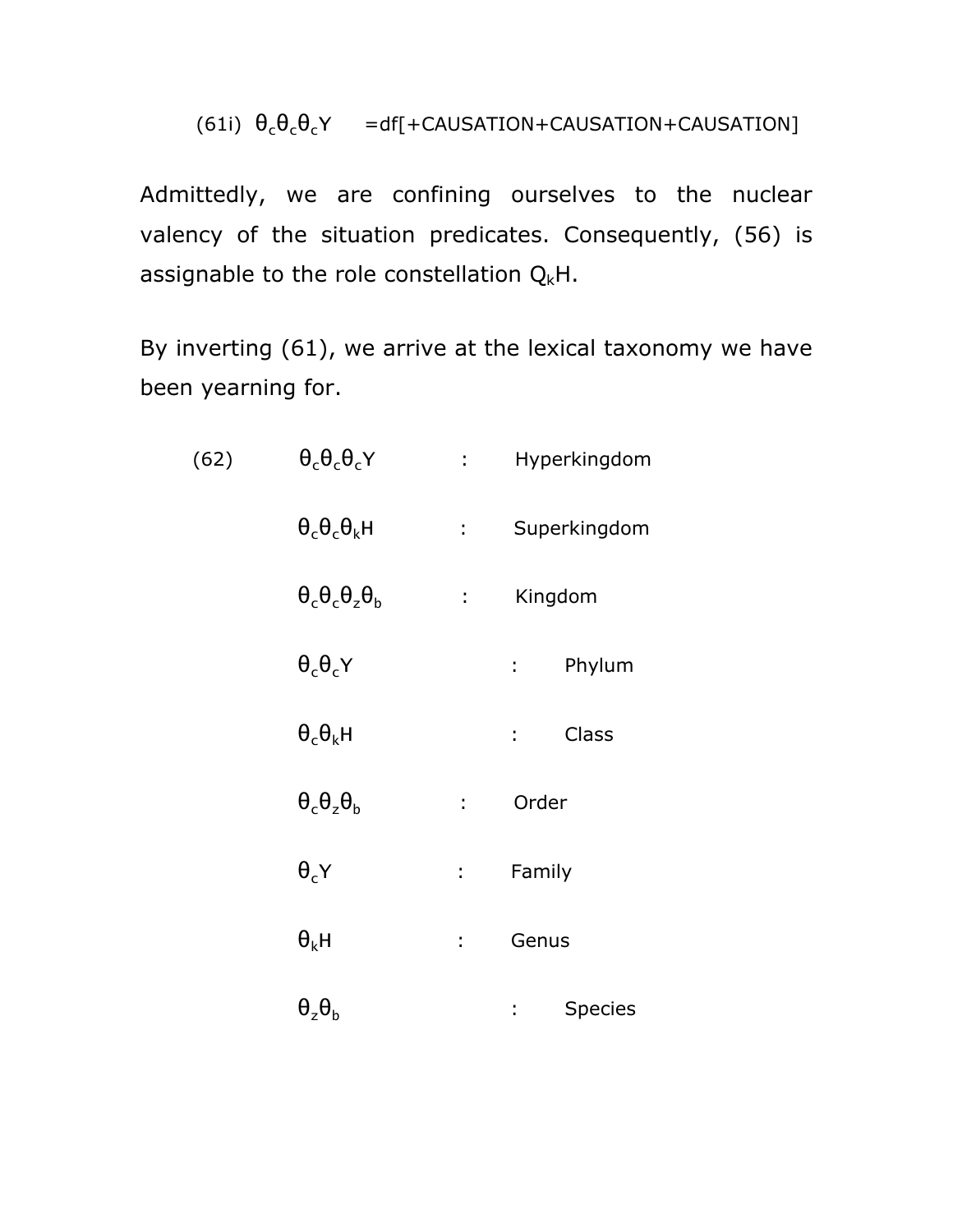The above taxonomy can, it is claimed, be employed to write a general –purpose dictionary in which lemmata are arranged conceptually. In fact, it could also lead to the compilation of an alphaconceptual one, which would be arranged both alphabetically and conceptually.

Mr. Deo Kawalya, an MA student at the Institute of Languages Makerere University, is testing out the taxonomy on the Luganda lexicon.

## **REFERENCES**

Ballmer,T.and W. Brennenstuhl. (1986) *Deutsche Verben. Eine Sprachanalystische Untersuchung des Deutschen Verbwortschatzes*. Tuebingen: Gunter Narr Verlag

Brown, K. and J. Miller (1991) *Syntax: A Linguistic Introduction to Sentence Structure.* London and New York: Routledge

Dornseiff, F. (1934) *Der Deutsche Wortschatz nach Sachgruppen.* De Gruyter, Berlin, 1965

Hallig, R.,von Wartburg, W(1952): *Begriffsystem als Grundlage fuer die Lexikographie.* Akademie Verlag, Berlin , 1993

Jackson, Howard (1995) *Words and Their Meaning*. London and New York: Longman

Quirk, R, S. Greenbaum, G. Leech, and J. Svartvik (1985) *A Comprehensive Grammar of the English Language.* London: Longman